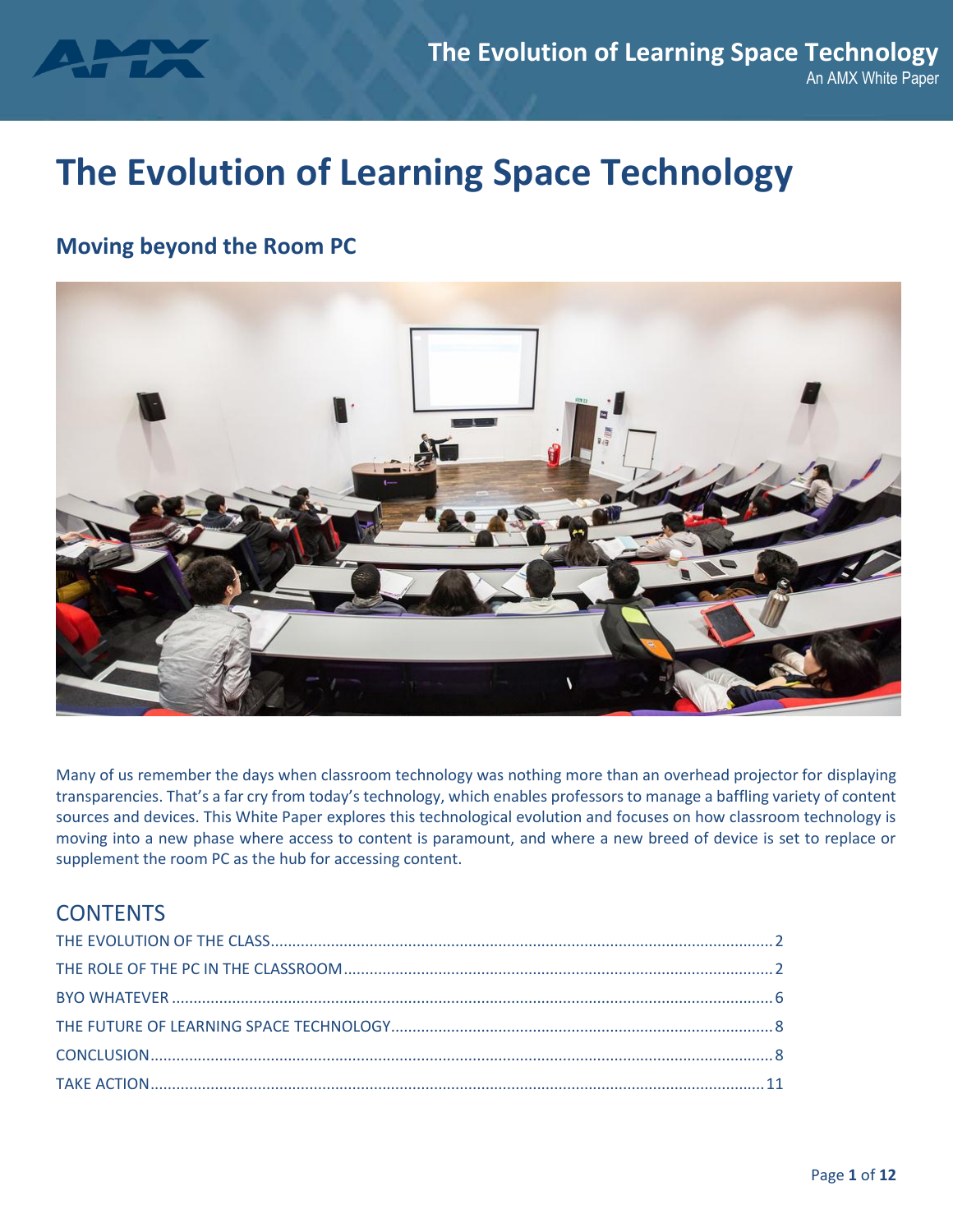

# **THE EVOLUTION OF A CLASS**

# **The analog class**

Some of us can remember the glory days when a professor would walk to the front of the room, grab a piece of chalk or dry-erase marker, and proceed to make unintelligible scribbles that would have contained vast wisdom had we been able to decipher them.

In those days of the Analog Class, the tools of the trade were simple: chalkboards, flip charts, overhead projectors and dry erase boards among the most popular. To prepare for a class frequently meant printing and handing out a packet of documents…and then realizing that you had left out something important. To document and share the lecturer's content meant transcribing the written scribbles into copious notes which would then be sent to class participants via snail mail.

These weren't the best of times.

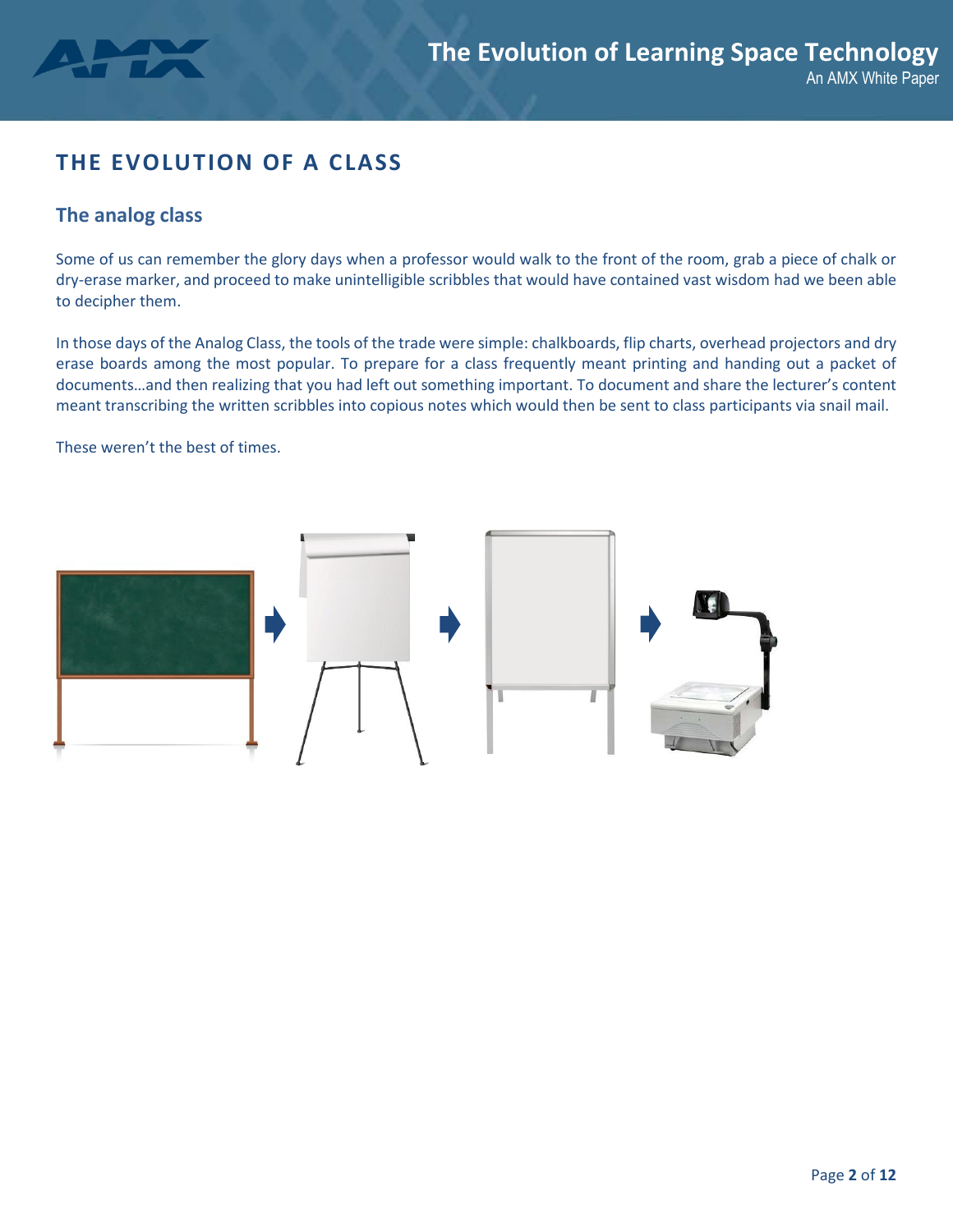

## **The digital classroom**

The arrival of the laptop computer in the 1990's ushered in a new era of collaboration. The mainstay of the classroom during this period was the combination of a laptop, a projector, and a deck of PowerPoint slides. Again, many of us have fond memories of this combination, and of enduring such frustrations as not being able to get the image to focus or fixing the keystoning, not knowing the function key combination to transfer the image from the laptop to the projector, and trying to recover from the sudden burnout of the projector's bulb.

Despite all the frustrations, this era did help establish a new type of collaboration where class participants could evaluate and modify content as they discussed it. Content in classrooms became more fluid, more flexible. And PowerPoint was crowned the King of Content.



**The Evolution of Classroom Technology: Class Technology Goes Digital**

### **The multimedia classroom**

Over the many years of enjoying PowerPoint presentations delivered via a laptop and projector, lecturers and students increasingly wanted to leverage more types of content: A clip from a DVD. Real-time stock reports. Broadcast audio and video. Files from the campus network. Classes were slowly evolving beyond PowerPoint and into a new age where content was rich and diverse.

This evolution from Laptop + PowerPoint to a wide variety of content sources represented the final step in the transition from digital classrooms to multimedia classrooms. The differences are outlined below.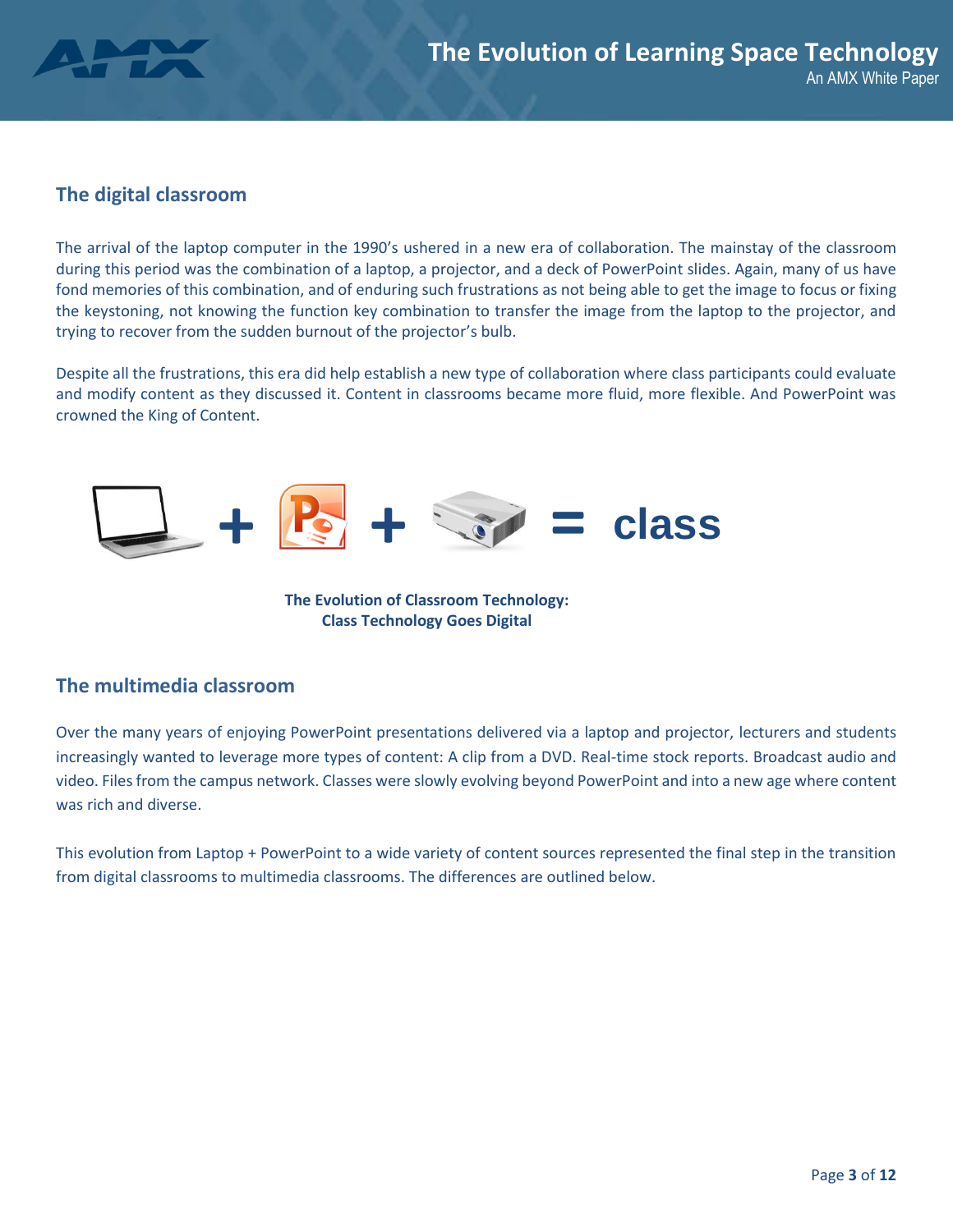

| <b>Digital Class</b>                                              |                                                                           | <b>Multimedia Class</b>                                                                                                                                                                                                                       |  |
|-------------------------------------------------------------------|---------------------------------------------------------------------------|-----------------------------------------------------------------------------------------------------------------------------------------------------------------------------------------------------------------------------------------------|--|
| PowerPoint slides and other Office<br><b>Content</b><br>documents |                                                                           | Office documents, PDFs, video clips, audio<br>clips, web-based content, broadcast audio<br>& video                                                                                                                                            |  |
| <b>Devices &amp; other</b><br>Laptop<br>content sources           |                                                                           | Networked PCs, web-based storage apps,<br>laptops, tablets, smartphones, USB drives,<br>DVDs, Blu-Rays, CD-ROMs                                                                                                                               |  |
| <b>Room</b><br>technology                                         | PCs, overhead projectors,<br>speakerphones, video conferencing<br>systems | LCD displays, networked room PCs,<br>dedicated presentation systems (e.g. AMX<br>Enzo), speakers, speakerphones, video<br>conferencing systems, document cameras,<br>user interfaces (touch panels & keypads),<br><b>VCRs, AV controllers</b> |  |
| <b>Expectations</b>                                               | Technology is a nice benefit as long as<br>I can get it to work           | Technology is a necessity and it must work                                                                                                                                                                                                    |  |

The main challenge with the multimedia class is a technical one: **How do I access all that content from such a wide variety of source devices?** How do I access files on the campus network? Where do I plug in my USB storage device? Before today, the answer has been the bane of IT departments everywhere: The Room PC.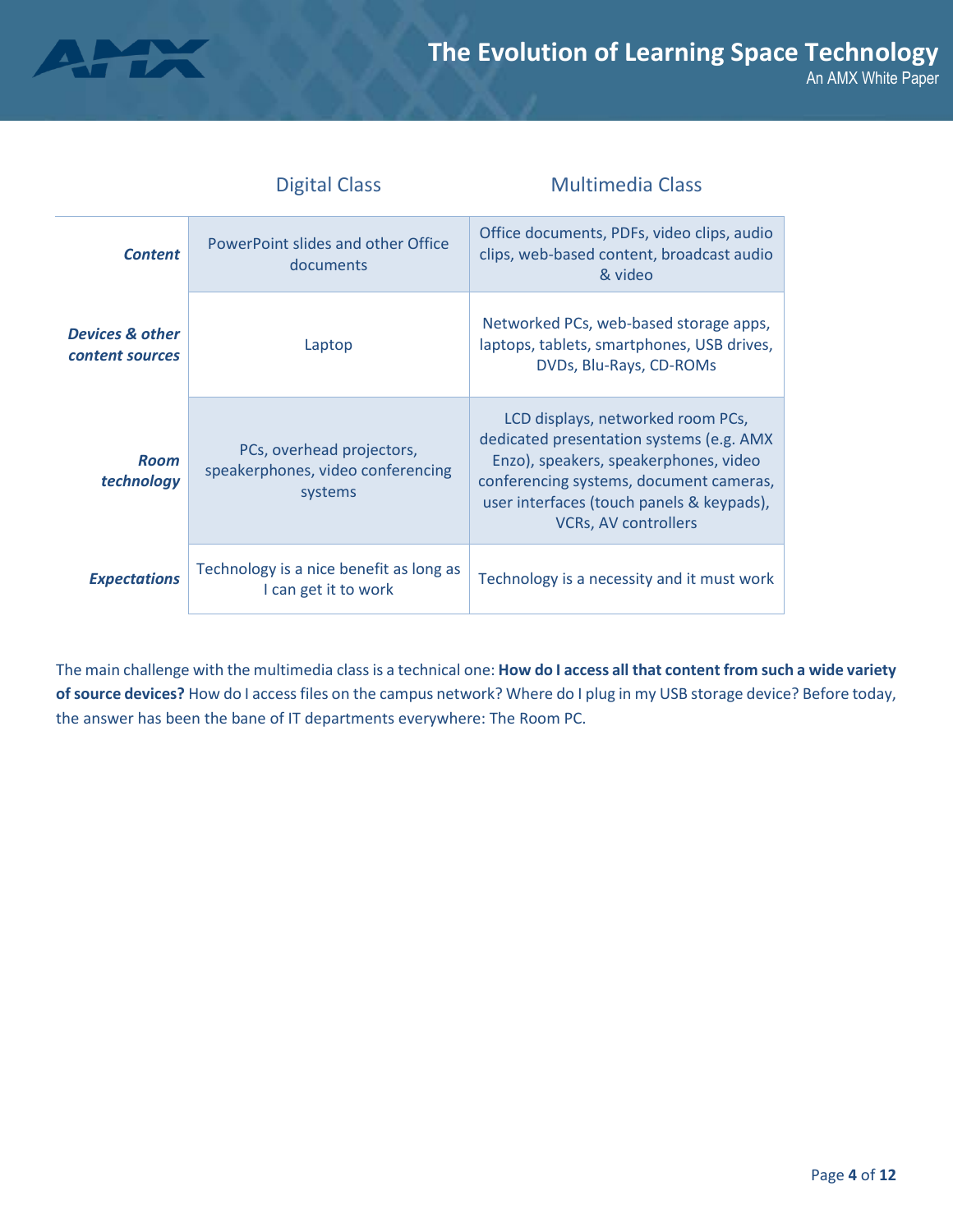

## **THE ROLE OF THE PC IN THE CLASSROOM**

#### **What personal computers were designed to do**

It may sound simplistic, but the original purpose of personal computers was to *compute*. In the early days, PCs were stand-alone devices that people used for calculating (primarily via spreadsheets) and word processing.

Over time, PCs evolved into being devices that not only compute, but *communicate.* They became devices that people used to send and receive emails.

Shortly after becoming communication tools, PCs evolved into *information access* tools that were also great for *content creation*. In effect, we now use personal computers and laptops for all four of its evolved functions: To compute, to communicate, to create content and to access information.



#### **What personal computers were not designed to do**

The widespread use of PCs in conference rooms led to the proliferation of overworked and understaffed IT departments to take care of them. PCs are high maintenance devices, requiring constant software updates, security measures and handholding for them to function correctly in an enterprise setting.

The problem is that personal computers were not designed to serve as the hub for all the real-time multimedia content and devices in the modern classroom. To put it most simply, the primary problem is that a PC that's been idle takes a long time to boot or power up, while professors do not have time to wait for software updates, restarts, complicated login procedures or other delays. They want to start the class **now**.

At the same time, IT support teams cannot afford to spend their time visiting classrooms to troubleshoot problems with PCs. They have enough on their plates already.

> "TO ERR IS HUMAN, BUT TO REALLY FOUL UP REQUIRES A COMPUTER."

– *BILL VAUGHAN*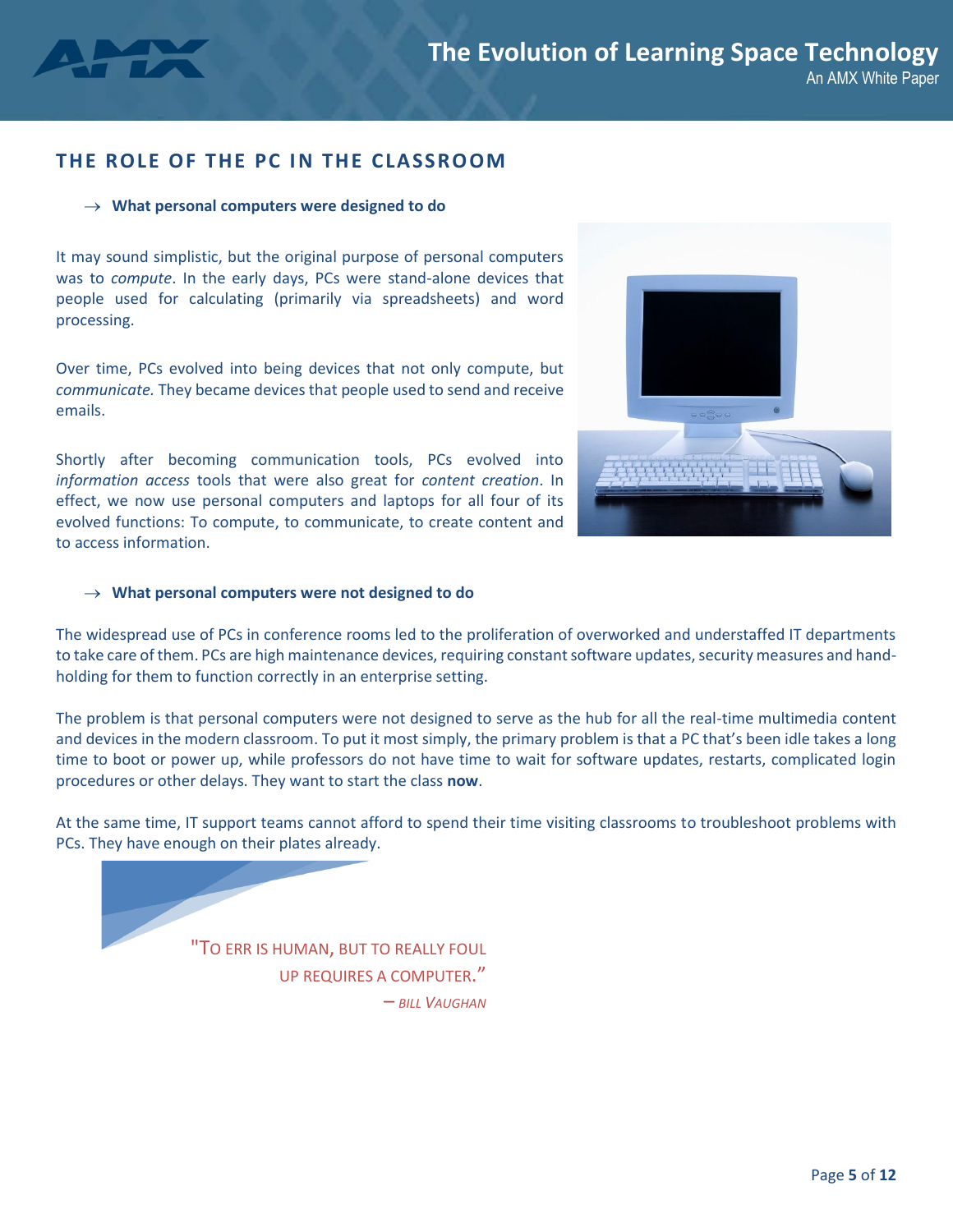

# <span id="page-5-0"></span>**BYO WHATEVER**



#### **BYOD or BYOC?**

With the PC's shortcomings as a hub for classroom connectivity, we must examine the root cause of what is stressing the capabilities of the classroom PC: Bring Your Own Device, or BYOD. From an IT perspective, BYOD is where faculty or students connect their smartphones, tablets, personal laptops and other devices to the campus network.

BYOD has major implications on IT infrastructure, including classroom and presentation technology. Within the context of a class, it's not only the act of connecting devices that's important – it's the act of accessing content in general. That's why BYOC – Bring Your Own *Content* – is perhaps a better categorization than BYOD in a classroom or classroom setting.

Classroom technology needs to accommodate devices and access content equally well. Inability to connect devices and access content are among the most common reasons for a class to be categorized as a failure; and the root cause is usually the room PC.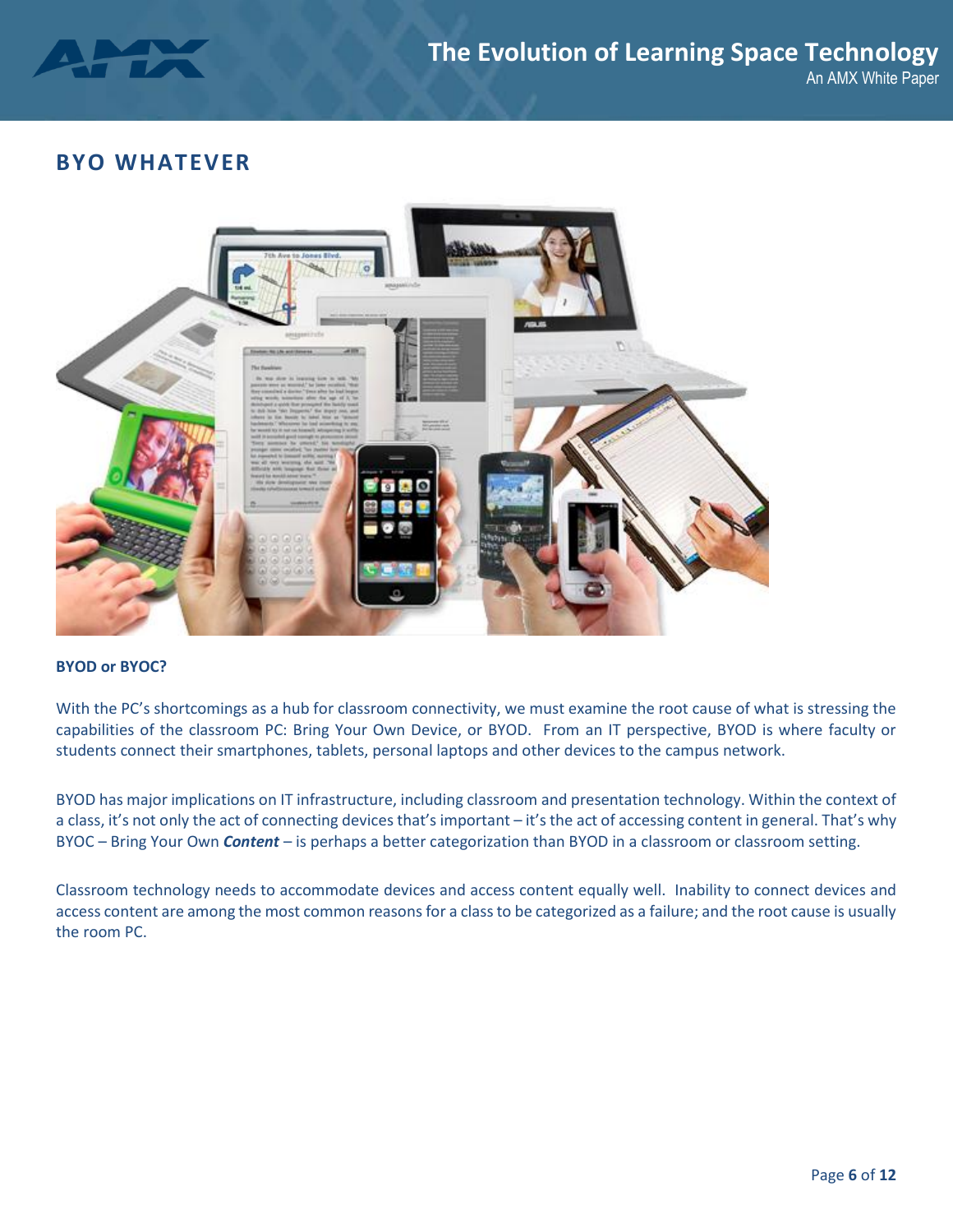

# **BYOC and the room PC**

The BYOD/BYOC phenomenon reinforces why PCs are not well suited as content hubs: They are great for creating content and accessing information, but not quick and agile enough to support real-time access to content during classrooms. That's why many methods have evolved for accessing content during a class, including:

| <b>Device</b>           | <b>Methods of Accessing Content</b>                                                                                                                                                                                      |  |  |  |
|-------------------------|--------------------------------------------------------------------------------------------------------------------------------------------------------------------------------------------------------------------------|--|--|--|
| Laptop                  | Connecting directly to a display or projector and accessing local files from<br>$\bullet$<br>the laptop<br>Connecting to a table top AV box mounted on the conference table via<br>$\bullet$<br><b>HDMI or DVI cable</b> |  |  |  |
| <b>Portable Storage</b> | Accessing files from a USB storage device connected to a USB port in a table<br>$\bullet$<br>top AV box<br>Accessing files from USB connected to a room PC or laptop<br>$\bullet$                                        |  |  |  |
| <b>Campus Network</b>   | Accessing network resources via a networked room PC<br>$\bullet$<br>Accessing network resources via a networked laptop connected in one of<br>$\bullet$<br>the methods shown above                                       |  |  |  |
| <b>Internet</b>         | Accessing files and other content from the internet via a networked room<br>PC or laptop                                                                                                                                 |  |  |  |
| <b>Media Devices</b>    | Delivering content via a DVD player, Blu-Ray player or other device<br>$\bullet$                                                                                                                                         |  |  |  |
| <b>Broadcast</b>        | Playing broadcast content from a cable box or "Apple TV" type box                                                                                                                                                        |  |  |  |

These are all effective methods for accessing content; however, many of them frequently fail because they rely on our old friend, the PC, as a connectivity hub. Whether connecting a USB drive, accessing files on the corporate LAN or accessing the web, the room PC has serious shortcomings: Software updates, complex login procedures and long boot times, to mention a few. And as a result, room PCs can be nightmares for the IT support staff.

The question is: If the room PC isn't optimal for accessing content in a classroom, what's the alternative?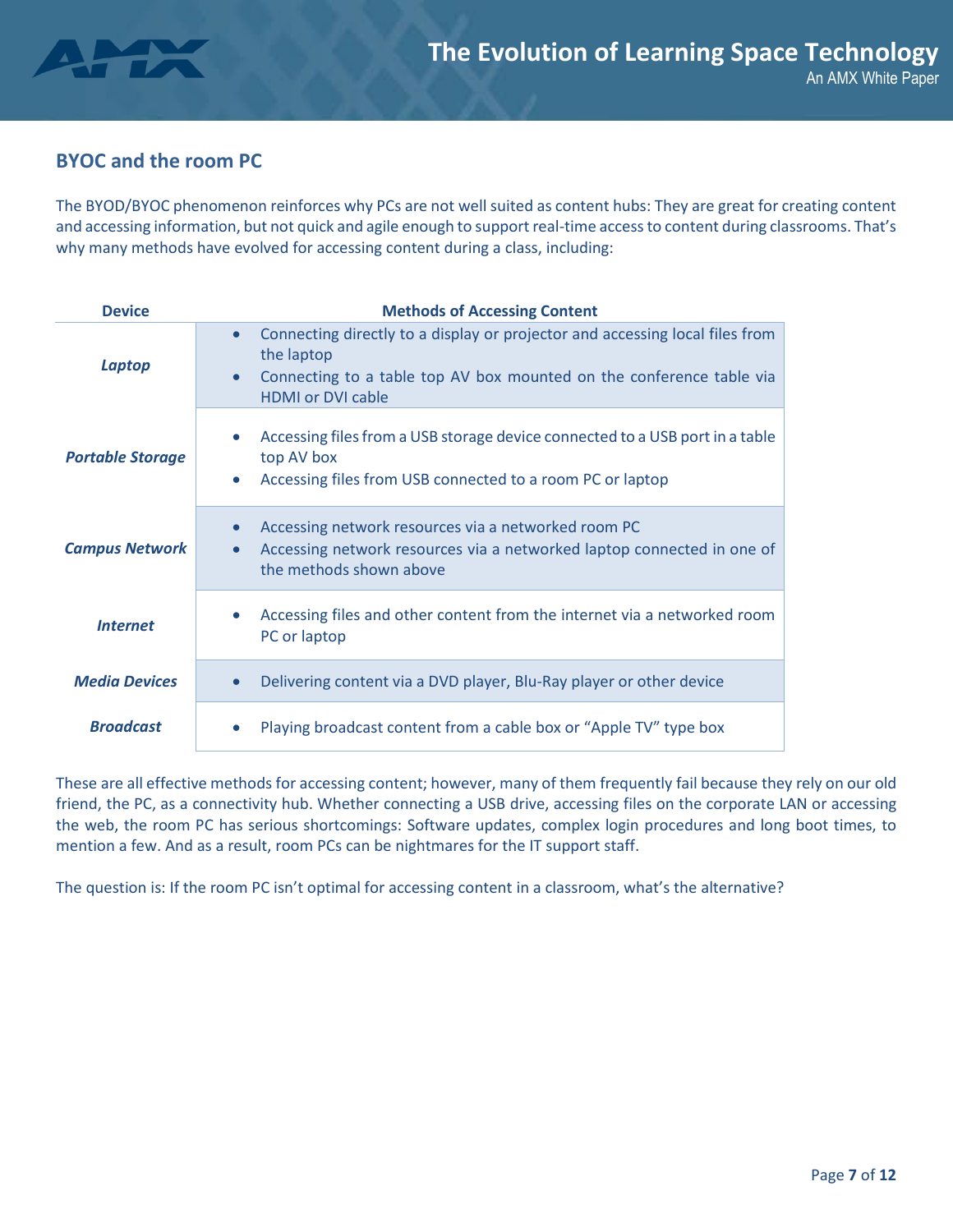

# <span id="page-7-0"></span>**THE FUTURE OF CLASSROOM TECHNOLOGY**

### **What capabilities does a modern classroom require?**

Before we describe the future of classroom technology, we should explore what users of the technology actually require in addition to managing content during the class. To this we can add two capabilities that are essential in organizations today: Managing multiple locations and optimizing resources.

| <b>Activity</b>                                      | <b>Description</b>                                   | <b>Examples</b>                                                                                                           |  |
|------------------------------------------------------|------------------------------------------------------|---------------------------------------------------------------------------------------------------------------------------|--|
| <b>Manage</b><br><b>Multiple</b><br><b>Locations</b> | Interact with people<br>regardless of their location | Video Conference<br>Audio Conference<br>Webinar                                                                           |  |
| <b>Manage</b><br><b>Content</b>                      | Easily access and share<br>content                   | <b>Access files</b><br>Access web-based content<br>• Play videos<br>Play music<br>Stream live audio and video             |  |
| <b>Optimize</b><br><b>Resources</b>                  | Optimize the use of<br>classrooms                    | Schedule classrooms<br>Determine room availability<br>Power down when not in use<br>Automatically power up prior to class |  |

# **The role of the control / automation system**

Managing such a diverse set of capabilities requires an integrated system that can handle the different source and output devices, enable students to participate remotely, and optimize the use of classroom facilities. Such a system generally consists of a touch panel or keypad to select devices and control the room ambiance, a controller or switcher to manage the behind-the-scenes switching between devices, and table top AV box for connecting devices to the system. These are the essential components to which many institutions add a room PC to manage connectivity.







**Touch panel, switcher / controller and table top AV box: Modern tools of the trade**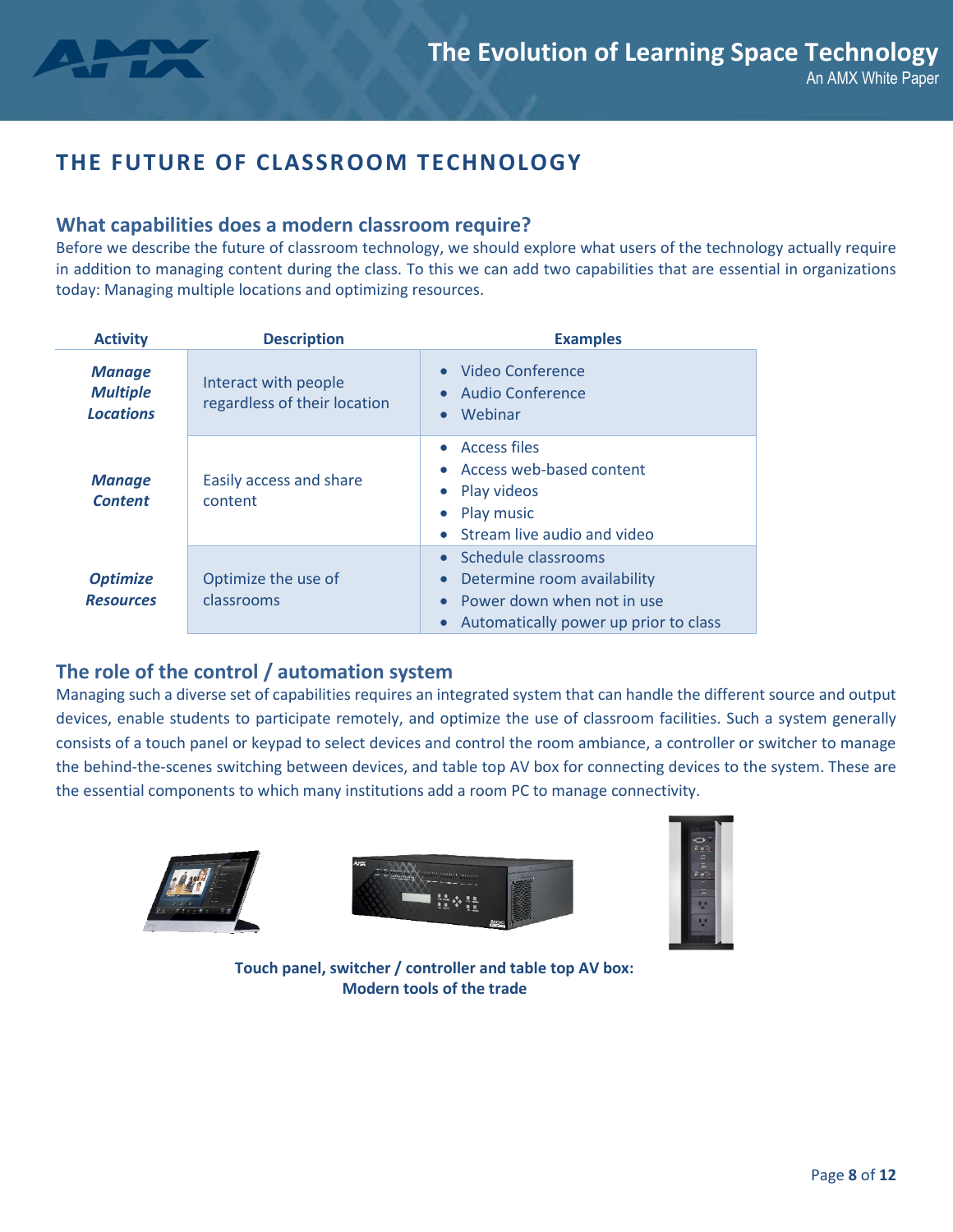

#### **Replacing or Supplementing the PC: AMX's Enzo™**

The trio of the touch panel, switcher / controller and connectivity box will remain the backbone of any successful classroom technology solution for the foreseeable future. But if IT organizations and users seek a replacement or supplement for the room PC, what is it? What type of device can perform similar functions to a PC while avoiding its shortcomings?

This new wave of technology is here today, in the form of devices whose primary purpose is to access content from various sources and show it on the display, without requiring a PC. One such device is AMX's Enzo, which is a new solution purposely designed for the collaboration space to easily access content and documents stored on USB, on the web, or in the cloud.



**What makes devices like Enzo** 

**AMX's Enzo: Specifically designed for accessing content in a classroom**

### **different?**

New devices like Enzo are specifically designed to avoid the pitfalls of a room PC for students as well as the IT organizations who support them. In order to be successful, devices like Enzo must include several key capabilities that optimize the class experience as well as the sharing of content, including:

- **"Instant-On" File and Web Browsing** Attendees must be able to access web content or USB thumb drive files within seconds of entering the room. There should be no waiting for the product to boot up, and no lengthy process for users to log in.
- **IT Friendly** These devices must be designed to avoid OS updates, viruses and other PC-related maintenance hassles and costs, and must be enterprise manageable over the IT network.
- **End of session data purge** To be successful, such devices must eliminate disclosure of confidential information by purging all files and links to internal and external content when the class ends.
- **PoE, Pass-Through Ethernet and Small Form Factor**  In order to ensure widespread adoption, such devices should be easy to install practically anywhere, with a small footprint that's easy to mount within a room without being obtrusive.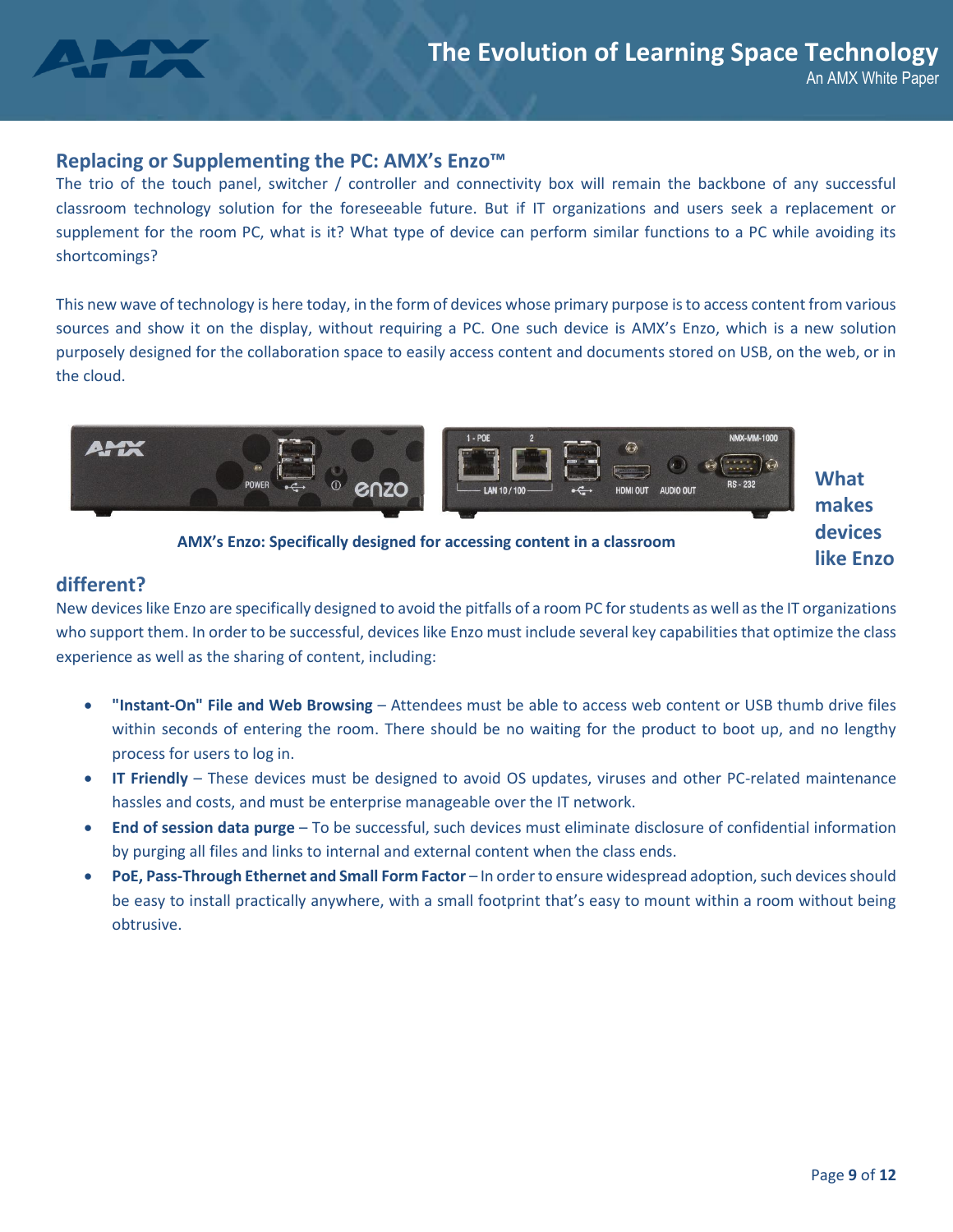

# **Replacing or Supplementing the PC: Pros & Cons**

The decision to replace a classroom PC or supplement one with a dedicated content management device depends on many factors, which are discussed below.

| <b>Action</b>                  | <b>Pros</b>                                                                                                                                                                                                                  | <b>Cons</b>                                                                                                        | <b>When to Consider</b>                                                                                                                                                    |
|--------------------------------|------------------------------------------------------------------------------------------------------------------------------------------------------------------------------------------------------------------------------|--------------------------------------------------------------------------------------------------------------------|----------------------------------------------------------------------------------------------------------------------------------------------------------------------------|
| <b>Supplement</b><br><b>PC</b> | • More options for<br>displaying complex<br>content<br>• Access to more<br>programs &<br>applications                                                                                                                        | • Retain IT support and<br>user headaches<br>• More expensive                                                      | Large rooms with<br>complex technology<br>Need to display highly<br>specialized graphics &<br>images<br>Need to run many<br>programs / applications<br>during class        |
| <b>Replace PC</b>              | • Reduces cost<br>• Reduces IT support<br>headaches<br>• Frees PCs for other<br>uses<br>• Reduces delays in<br>starting classrooms<br>• Simplifies user<br>experience with the<br>room<br>• Ability to present<br>wirelessly | Limited number of<br>applications &<br>programs<br>Cannot display some<br>$\bullet$<br>complex forms of<br>content | • Rooms without complex<br>technology<br>• Organizations with<br>stretched IT resources<br>• Need an option to<br>present wirelessly and<br>share information with<br>many |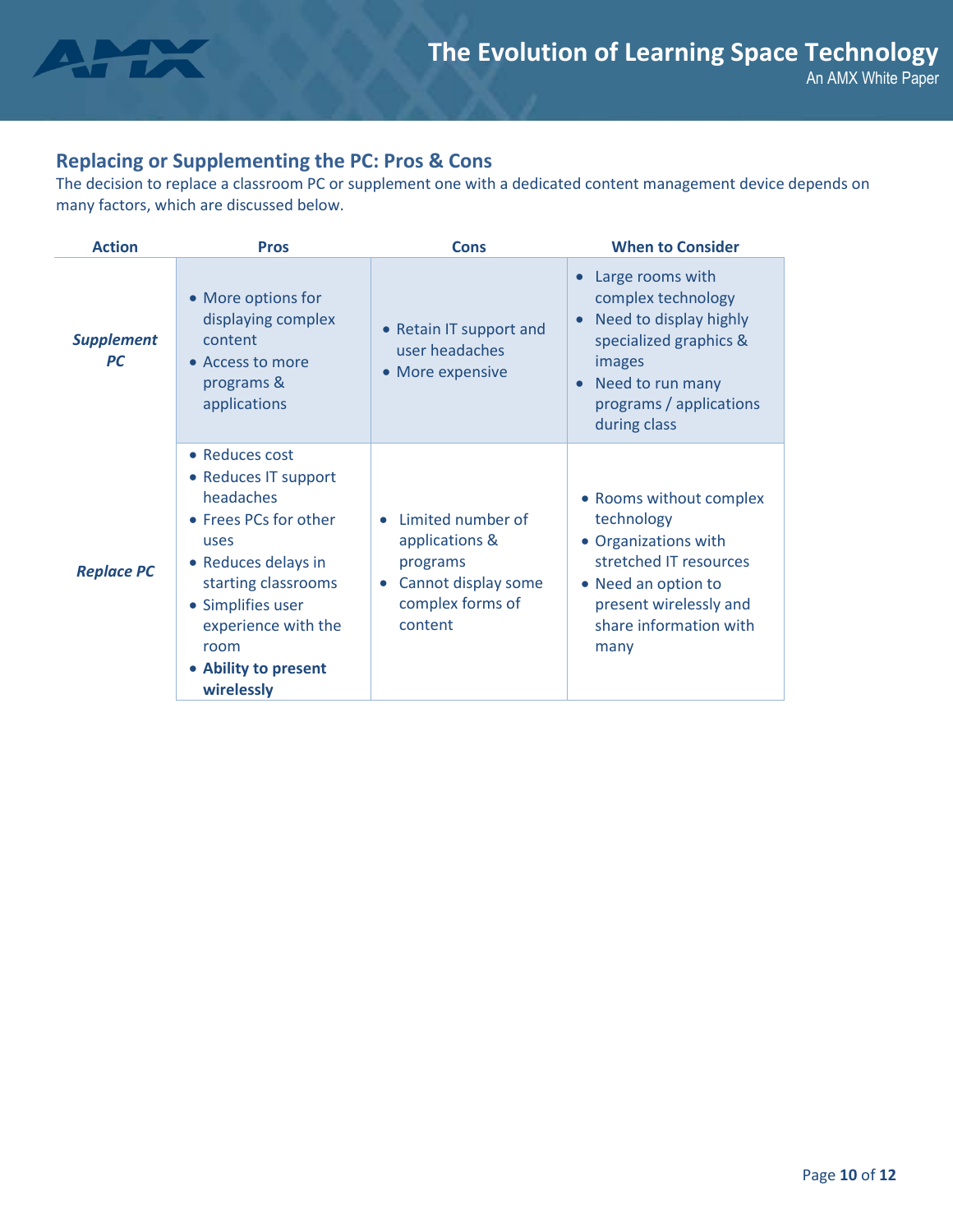

#### **CONCLUSION**

difficult to manage.

take on this function.

classes.



<span id="page-10-0"></span>**TAKE ACTION**

To learn how AMX's award-winning products can help your organization manage the new world of BYOD, BYOC and rich content, we invite you to explore the information on our website.

The **LEARN** page (http://amx.com/education/learn.aspx) includes a broad range of general resources on the AV industry, as well as Product Guides covering most major AMX products. In particular, you might be interested in AMX's classroom solutions as discussed above:

- [Enzo.](http://www2.amx.com/whitepaperenzo) Describes the amazing "always on" content management device discussed in this White Paper.
- Enova® DVX Family. Describes our ultra-reliable line of All-in-One-Presentation Switchers.
- [Resource Management Suite \(RMS\) Overview.](http://www2.amx.com/whitepaperRMS) Describes our software package for real-time remote monitoring of AV assets.
- [AMX Modero® Family.](http://www2.amx.com/whitepapermodero) Describe the industry's most awesome lineup of touch panels.
- HydraPort<sup>®</sup>. Describes our configurable architectural connectivity products.

The **PLAN** page (http://amx.com/automate/plan.aspx) includes an interactive tool that allows you to visualize the typical conference room configurations that AMX offers, and to explore which room configuration is best suited to your needs.

You can always **CONTACT A SOLUTIONS ADVISOR**, who will be glad to guide you through the process of identifying, specifying and purchasing your ideal conference room or classroom AV solution. The "Contact an Advisor" link is at the top of every page of the AMX website. Options to connect include chat, phone and email.